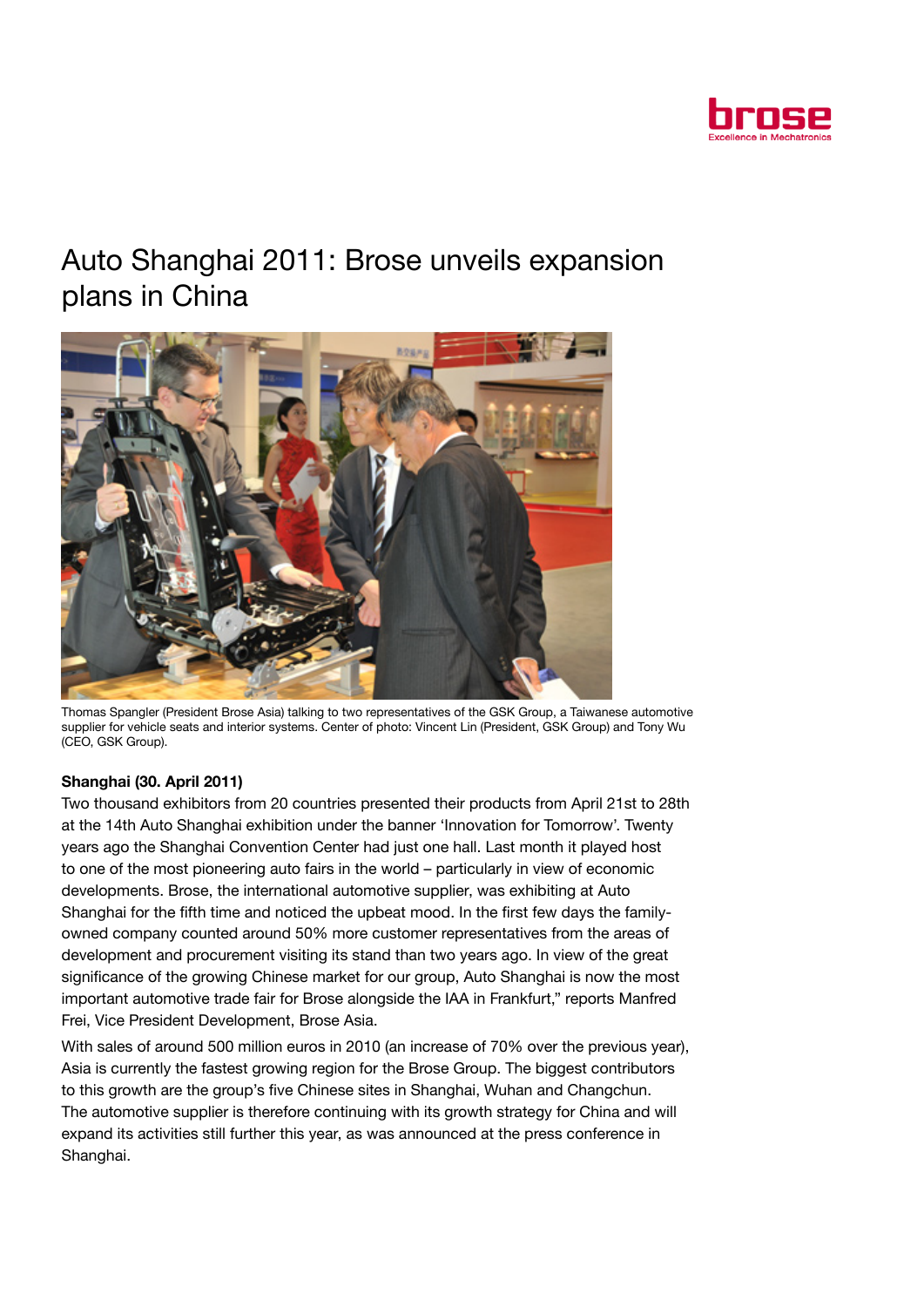

Today, Brose employs more than 3,000 people in Asia and has several development centers in the region employing a total of 350 people. The automotive supplier expects sales in this region to double by 2013, which means it is growing faster than the market. In view of this rapid growth, we will be placing a special emphasis on strengthening our capacity in China," explains Thomas Spangler, President Brose Asia. This year we plan to invest around 75 million euros in China to expand our existing sites and build new ones – especially in Shanghai, Beijing and Chongqing," he adds. This will continue in 2012 as well."

Shanghai: New Asian headquarters with its own production facilities

The Asian headquarters of the Brose Group is in Anting, a district of Shanghai. More than 250 people work here, developing, distributing and marketing the automotive supplier's mechatronic systems and components for the Asian market.

"When we started work at our headquarters in 2006, there were fewer than 40 staff and we occupied a small area of the office complex," recounts Baoping Xu, President Brose China. Today we need the whole building, but even that is no longer big enough – especially when there will already be more than 300 of us by the end of 2011."

With this in mind, the company acquired a plot of land in Anting in Shanghai on which to build a new Asian headquarters. In the future, this building will provide offices for 450 employees working to meet Brose's demanding standards in the areas of development, procurement, sales, HR and IT. In addition, a test center, a prototype construction facility and an acoustics laboratory will be built on the same site, as well as a production hall that will start operating in August 2012. It will use sophisticated pre-manufacturing technologies, like the stamping and laser welding of seat rails, and will produce brushless motors. The new Brose site will also have its own tool shop. The groundbreaking ceremony for the new headquarters, which will have a modern canteen and fitness center, took place on April 21st 2011.

#### Expanding production: Brose plant in Chongqing

To supply and support its customers in central and western China, Brose will be starting operations at a production plant in Chongqing, an important automotive center, in mid-2012. Around 250 people will work here producing seat systems, window regulators and closure systems. There are plans to localize more products here – in the long term the aim is for the entire Brose product portfolio to be produced in Chongqing.

#### Sales office in Beijing

In order to be closer to the OEMs in the Beijing area, Brose will be establishing a sales office in the Chinese capital in summer 2011.

## Brose in China

The automotive supplier first became active on the Chinese market in 1995 and has been growing ever since. Today it is represented in three of China's most important automotive regions with five sites and has localized its entire product portfolio and its research and development competence in the region. The company employs around 2,700 people in China and generated sales of around 480 million euros in China in 2010.

Brose México, S.A. de C.V. Parque Industrial El Marqués Av. de la Corte No. 4 C.P. 76246 El Marqués, Qro.

## Brose in Asia